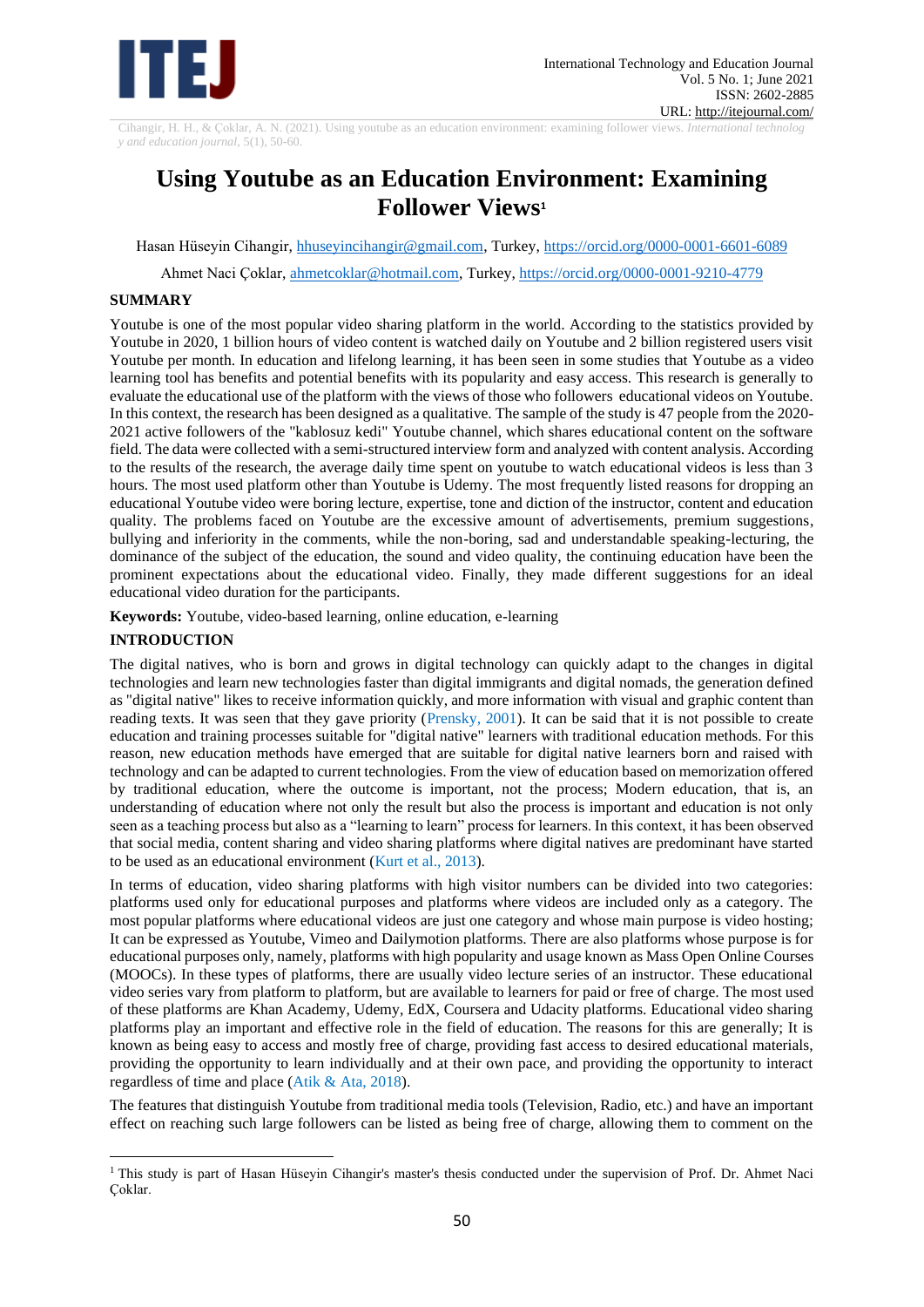content, and allowing followers to be content producers.The contents on Youtube range from videos of amateur content producers to movies, series, music and live broadcasts of major media companies. The Youtube channel, which has the most subscribers among the top 100 channels in Turkey as of 2019, is a music sharing channel called "Netd Müzik". In addition, this music channel has exceeded 33 billion views as of 2019. The categories with the most content on the top 100 channels in Youtube Turkey are Entertainment and Film categories with a total of 70%. The ratio of videos in the educational category is only about 7%. As can be seen in this research, it is seen that the ratio of videos in the educational category on the Youtube platform is very low compared to the platform's usage statistics and the platform's general traffic density (Zinderen, 2020). Youtube accounts for more than 30% of internet traffic worldwide (Casas et al., 2013). According to the research conducted by Cisco in 2017, the ratio of video content hosting platforms (Youtube, Vimeo, Netflix, etc.) to all internet traffic may reach 79% in 2021. Youtube leads this traffic with video hosting, publishing and live streaming services (Ragimova et al., 2019). With Youtube becoming one of the most used platforms on the internet, opinions about the content and qualities of educational videos on Youtube have started to emerge. These views are generally about the content quality, pedagogical value, relevance and reliability of the videos. According to a study, the usability and high access capacity of videos on Youtube is positive, but the content quality and reliability of educational videos are educationally risky (Chintalapati & Daruri, 2017).

It has been revealed that the Youtube platform is mainly used for three purposes. These are determined as having fun, accessing information and academic learning. There are many educational videos that people come across as a result of their searches on that subject to learn (find information) how to do an action. These videos made by different people, with different structures and qualities. This situation creates the content and richness of Youtube. With this richness and high access, it has been seen that Youtube can be used as a complementary tool for education systems and educational situations. The general reasons for this are; It contributes to the visual and auditory perception and comprehension of concrete objects that cannot be accessed in the physical environment, and to contribute to the learning of abstract concepts without physical form (Moghavvemi et al., 2018). As mentioned, Youtube has negative aspects as well as educational benefits. The most important issues that are seen as a problem in the context of educational videos on video sharing platforms such as Youtube; content reliability, accuracy and quality of videos. Youtube etc. It has emerged that platforms must be examined in terms of their educational qualities and qualifications in order to be used as a supportive tool in the teaching environment (Jones & Cuthrell, 2011).

There are many researches about the motivation, habits and content of the videos on the Youtube platform. Some of these were made by Akınç (2019), Çiçek (2018), Gök, Kırık and Akşit (2019), Holland (2016), İç (2017), İlhan and Aydoğdu (2019) are generally based on channels with entertainment content. When the literature is examined in terms of the research on educational videos on the Youtube platform, it has been observed that research has been conducted by Alp and Kaleci (2018), Chintalapati and Daruri (2017), Dreonet al., 2011), Duncan et al., 2013), Kuyucu (2019), Moghavvemi et al., 2018), Orús et al., 2016) and Rosenthal (2018). When the literature is examined, no research has been found in which the educational quality of the educational videos on Youtube is discussed from the followers' point of view, and the reasons for watching or not watching. In this context, it is assumed that the educational content channels on Youtube are evaluated from the follower's perspective and that the content producer knows the reasons for choosing the channel of the followers and produces their educational content, it is assumed that it is of great importance for the content producer. The need for video producers with educational content on Youtube to determine the educational needs of the follower and to set their video content in accordance with these needs was seen as a problem and the research was shaped within this scope. In general terms of this research, "What are the expectations and suggestions of the followers about the educational videos on Youtube and what they see enough or not enough about the videos?" formed within the framework of the question.

The aim of the research is to determine the views, experiences and suggestions of youtube followers on the use of educational videos. In this context, answers to the following questions were sought.

- 1. How long does users spend on average daily for educational videos on Youtube?
- 2. Which platforms other than Youtube do the participants prefer for their educational needs?<br>3. What are the reasons for followers on Youtube to stop or continue watching an educational
- 3. What are the reasons for followers on Youtube to stop or continue watching an educational video?
- 4. What are the problems experienced by followers who use Youtube content for educational purposes?
- 5. What are the suggestions and expectations of followers for an ideal educational video content on Youtube?
- 6. What is the ideal duration of an educational video on YouTube?

### **METHOD**

#### **Research Model**

The research was designed as a phenomology, one of the qualitative research methods. Phenomenology is a qualitative research method that allows people to express their understanding, feelings, perspectives and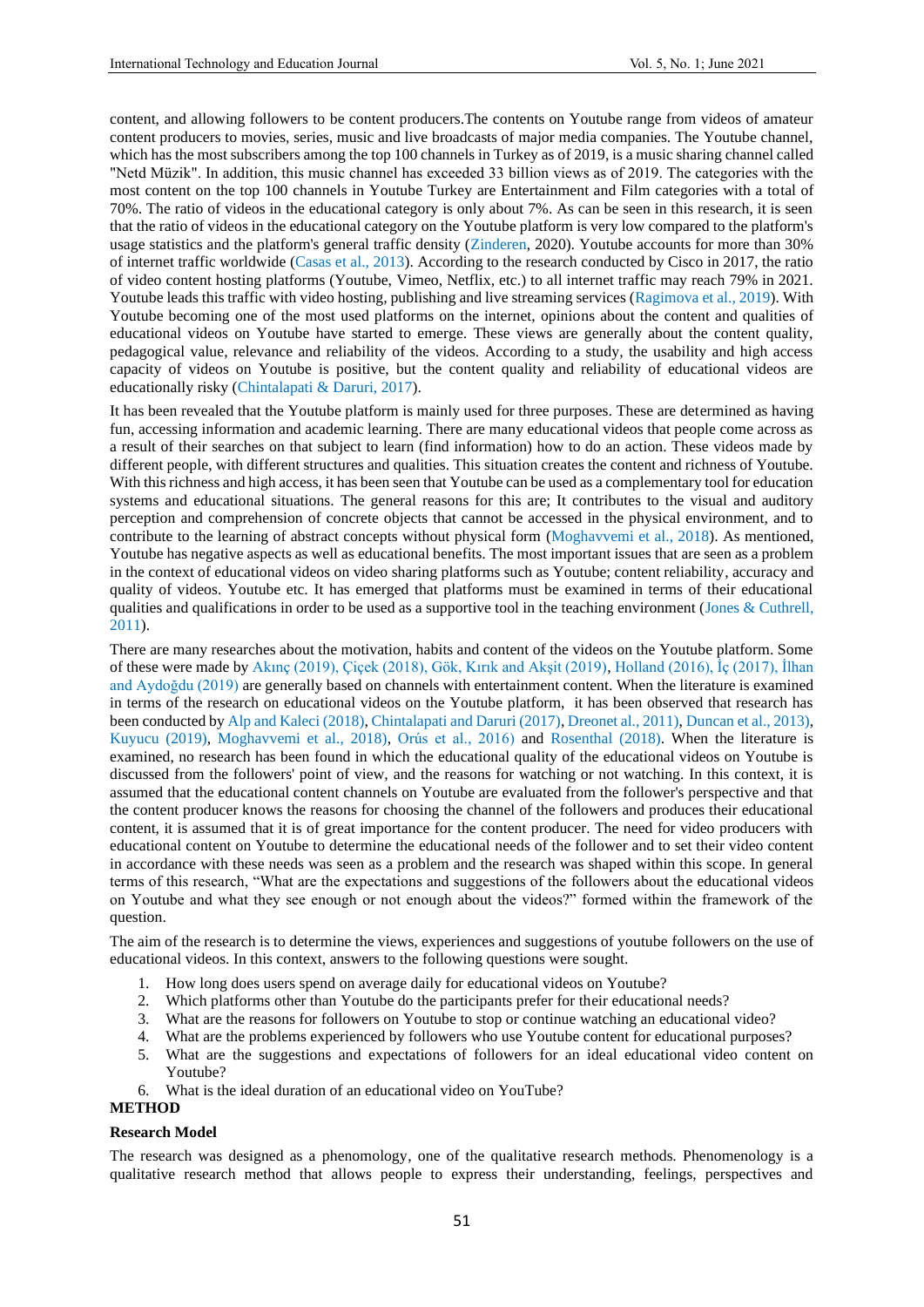perceptions about a particular phenomenon or concept and is used to describe how they experience that phenomenon (Gerring, 2006).

# **Participant Group**

Participants of the research are video followers with educational content on Youtube. The sample of the study is the 2020-2021 active followers of the "kablosuz kedi" Youtube channel, which is selected with the stratified purposeful sampling method and shares predominantly educational content on the Youtube video sharing platform (Büyüköztürk el al., 2018). The stratified purposeful sampling can be stratified or nested by selecting particular units or cases that vary according to a key dimension (Patton, 2002). Channel followers participating in the research are a total of 47 people. The related Youtube channel mainly produces educational videos on software development.

# **Data Collection Tools**

The semi-structured interview form was used as a data collection tool in this study, which was formed as a qualitative study considering the Youtube platform followers for the purpose and purpose of the study (Hoy  $\&$ Adams, 2015). One of the reasons for this is that the criteria developed to measure the quality of educational videos on platforms such as Youtube (Shoufan, 2019). A semi-structured form, which is used as a data collection tool, was created. The form contains 2 multiple-choice and 7 open-ended questions for the audience. In order to determine the content validity of the data collection form, two faculty members were consulted on computer education as field experts. Before applying the data collection tool, the participants were informed about the aims of the research and the use of the obtained data.

## **Data Collection**

Communication was established with the owners of the designated channels that shared educational video content on Youtube on the subject of the research. The forms consisting of open-ended questions developed in line with the sub-objectives of the research were asked to answer on a voluntary basis. Online forms were used to collect data due to sampling, physical inaccessibility and pandemic conditions.

### **Data Analysis**

Content analysis method was used in the analysis of the data. Content analysis is a systematic technique in which some words of a text are summarized with smaller content categories with codings based on certain rules (Creswell, 2002). The answers of the participants in two semi-structured interview forms were evaluated during the analysis process, and themes and sub-themes were created in this way. These headings, participant responses included in the title (n) and the percentage ratio (%) of the answers matching the title to the total number of participants are tabulated. Interpretations were made on these tables for each question.

For the validity and reliability of the study, the reliability formula proposed by Miles and Huberman (1994) was used to determine the opinion congruence. The codes were coded by two different researchers in accordance with the aims of the study and a consensus of 0.92 was achieved with the reliability formula. In addition, the personal information of the participants was not used, direct quotations were given and analysis confirmation was obtained from the participants.

## **FINDINGS**

The data obtained from the participants are given under the titles in the order given in the purpose of the research.

### **Average Daily Time Spent for Educational Videos on Youtube**

The average daily usage time that participants spend on educational videos on Youtube is shown in Table 1.

Table 1. The time participants spend daily on educational videos on Youtube

| Average daily time  | n  | $\%$ |
|---------------------|----|------|
| Less than 1 hour    | 24 | 51.1 |
| Between 1 - 3 hours | 20 | 42.6 |
| Between 3 - 5 hours | 2  | 4.3  |
| More than 5 Hours   |    | 2.1  |
| Total               | 47 | 100  |

When Table 1 is examined, the participants answered the question about the time they spend daily for the educational videos on Youtube, mainly less than 1 hour ( $n = 24, 51.1\%$ ) and 1-3 hours ( $n = 20, 42.6\%$ ). The time that the majority of the participants ( $n = 44, 93.7\%$ ) spend on educational videos on Youtube on a daily basis is in the range of 0-3 hours. In addition, when Table 1 and Table 2 are analyzed together, the number of participants who use more than 3 hours per day for general Youtube use is higher than the participants who spend more than 3 hours for educational content.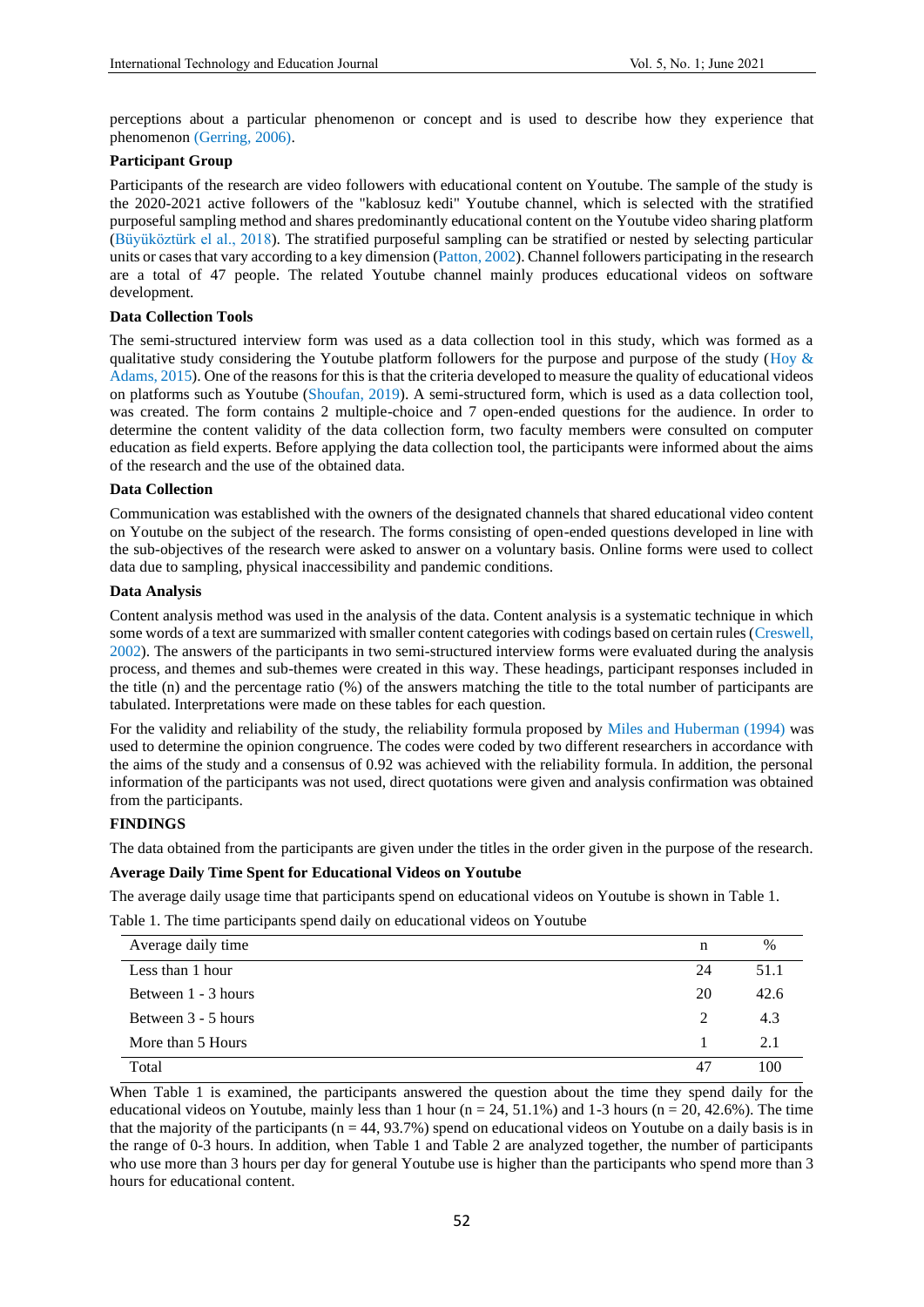# **Other Platforms Used to Access Educational Video Content Other Than Youtube**

Participants were asked questions about the platforms they accessed educational videos other than the Youtube platform, and the findings obtained from the answers given are given in Table 2.

Table 2. Other platforms participants use to access educational video content

| Platforms used for educational video content                                                                       | n  | $\%$ |
|--------------------------------------------------------------------------------------------------------------------|----|------|
| Udemy                                                                                                              | 38 | 61.3 |
| Video Class                                                                                                        | 4  | 6.5  |
| Custom Websites (Web Pages, Web Forums, Google Search Results)                                                     | 4  | 6.5  |
| Laracasts                                                                                                          | 2  | 3.2  |
| Other (Social Media Sites, Onedio, Lynda, Videobu, Khan Academy, Scrimba,<br>W3Schools, Codecademy, Stackoverflow) | 14 | 22.6 |
| Total                                                                                                              | 62 | 100  |

When Table 2 is examined, Udemy ( $n = 38, 61.3\%$ ) came to the fore as the educational video source used by most of the participants other than Youtube. Participants' preferences are followed by social media platforms and educational-oriented platforms like Udemy (Videobu, Video Classroom, Khan Academy, Scrimba, W3Schools, Codecademy, Stackoverflow) after Udemy video education platform.

# **Reasons For Followers on Youtube To Stop Or Continue Watching an Educational Video**

The answers given by the participants to the question to determine the reasons for the followers to stop or continue watching the educational video content or video lists on Youtube were analyzed, and the results are given in Table 3.

Table 3. Reasons for participants to stop or continue watching educational channel content on Youtube

| Reasons                                                                             | n              | $\%$  |
|-------------------------------------------------------------------------------------|----------------|-------|
| Not being boring and having a fluent, simple, understandable and regular expression | 11             | 14.3  |
| The level of knowledge, expertise and dominance of the instructor                   | 9              | 11.7  |
| Instructionar's tone of voice, accent, and diction                                  | 8              | 10.4  |
| Quality of content and training                                                     | 6              | 7.8   |
| Regular grouping of video training series and continuity of videos                  | 5              | 6.5   |
| It is a subject of interest                                                         | $\overline{4}$ | 5.2   |
| Picture and sound quality                                                           | $\overline{4}$ | 5.2   |
| Providing the requested information and content                                     | $\overline{4}$ | 5.2   |
| Information is not superficial                                                      | 3              | 3.9   |
| The accuracy of the information in the training provided                            |                | 3.9   |
| The duration of the video (not too long)                                            |                | 3.9   |
| Training content to be up-to-date and usable                                        |                | 2.6   |
| Too many product placements and no ads in the video                                 | 2              | 2.6   |
| Compatibility of the video title with the content (no click trap)                   | $\overline{2}$ | 2.6   |
| Other (Self-discipline, my upcoming course exams, etc.)                             | 11             | 14.3  |
| Total                                                                               | 77             | 100.0 |

When Table 3 is examined, it is the theme that has the most  $(n=11, 14.3%)$  answers among the themes formed from the answers given by the participants to the relevant question: "Not being boring and having a fluent, simple, understandable and regular expression". When the other themes are examined, in general, the participants; The expertise level of the educational video content producer  $(n=9, 11.7\%)$ , the tone and diction of the instructor  $(n=8, 11.7\%)$ 10.4%), the quality of the content and training  $(n=6, 7.8)$ , the image and sound quality of the educational video (n=4, 5.2%), it is seen that many criteria such as. Examples of the themes that the participants gave to the relevant question are given below;

"Content and style of expression"

"The reason I quit is because the video is long and the topic is interesting.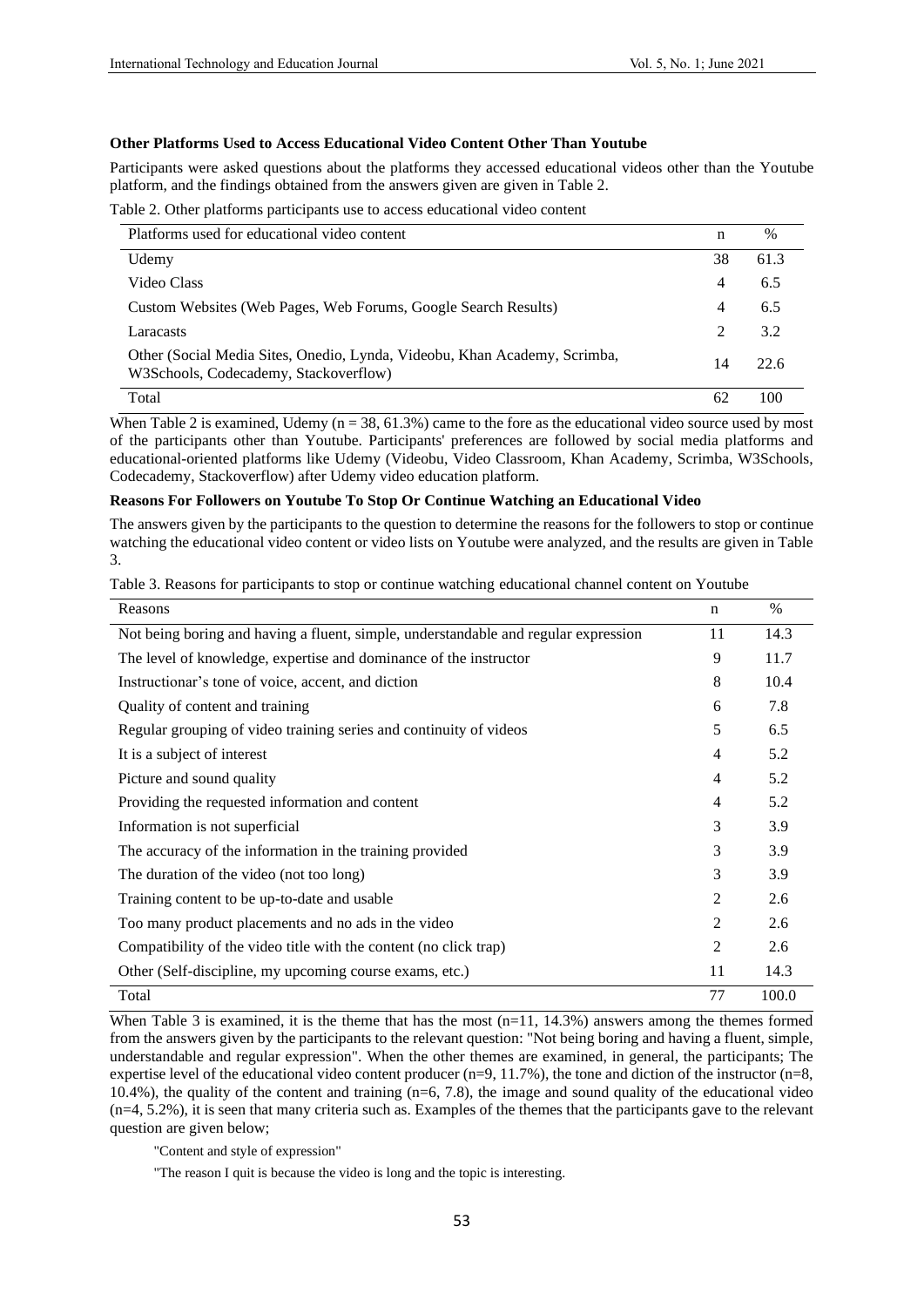"I would stop watching if the sound image was bad, I would continue if it was clearly grouped in order."

"The trainer's knowledge level and ability to explain."

"Speech fluency and command of the subject"

"Whether it is related to the problem I am looking for or not, the title does not match with the content, etc. reasons"

"Keep going; the series is complete and can complete the training Don't quit; too superficial narrative, as if it was shot just for video.

"Too many ads"

# **Problems and Criticisms of Participants on Youtube**

The questions asked to the participants about the problems they experienced in line with their educational content experiences on Youtube and the distribution of the themes created from the answers given by the participants to these questions are given in Table 4.

Table 4. Problems and criticisms of the participants on YouTube

| Problems and Criticisms                                                      | n  | $\%$  |
|------------------------------------------------------------------------------|----|-------|
| No problem, very good video platform                                         | 8  | 14.3  |
| Too many ads                                                                 | 20 | 35.7  |
| Continuously recommending Youtube Premium                                    | 3  | 5.4   |
| Bullying, levellessness and lack of control in comments                      | 3  | 5.4   |
| Video content and video tags are not compatible                              | 2  | 3.6   |
| Everyone creates and uploads content without information and content control | 2  | 3.6   |
| Suggested videos are irrelevant                                              | 2  | 3.6   |
| Video quality (resolution)                                                   | 2  | 3.6   |
| Bad, poor quality and useless videos                                         | 2  | 3.6   |
| Other                                                                        | 12 | 21.5  |
| Total                                                                        | 56 | 100.0 |

In Table 4, 8 participants (14.3%) stated that " No problem, very good video platform ". Among the themes that constitute the subject of problems, the theme with the highest number of answers (n=20, 35.7%) emerged as "Too many advertisements". Some of the answers given by the participants to the relevant question are exemplified below, regardless of the themes.

"Including excessive advertisements, popping up ads suddenly at important moments"

"The biggest problem I have on Youtube is resolution and ads."

"I do not think the recommended videos part is working correctly, the algorithm needs to change"

"It would be quite comforting to remove the advertisement on channels with Ad, Educational content"

"Abundance of ads. Content upload by anyone who is not knowledgeable. "

"Youtube search could be improved a little bit."

"I have no problem with YouTube, the problem is usually with the video owner"

#### **The Expectations of the Followers about the Educational Video Quality and Video Content**

Participants were asked "What are the problems you see in the educational videos on Youtube, what are the shortcomings you find and your suggestions that you deem necessary?". The distribution of the themes consisting of the answers given by the participants to this question is as in Table 5.

Table 5. Expectations of the participants from the educational videos on Youtube

| Expectations of the participants from the educational videos |    | $\frac{0}{0}$ |
|--------------------------------------------------------------|----|---------------|
| A non-boring, clear and understandable speaking/lecturing    | 12 | 16.2          |
| The lecturer must be an expert in her/his subject.           | 6  | 8.1           |
| Sound and video qualities                                    | 6  | 8.1           |
| Continuity in training series                                | 4  | 5.4           |
| Not to leave the subject described in the video halfway      | 4  | 5.4           |
| Visual and animated teaching                                 | 3  | 4.1           |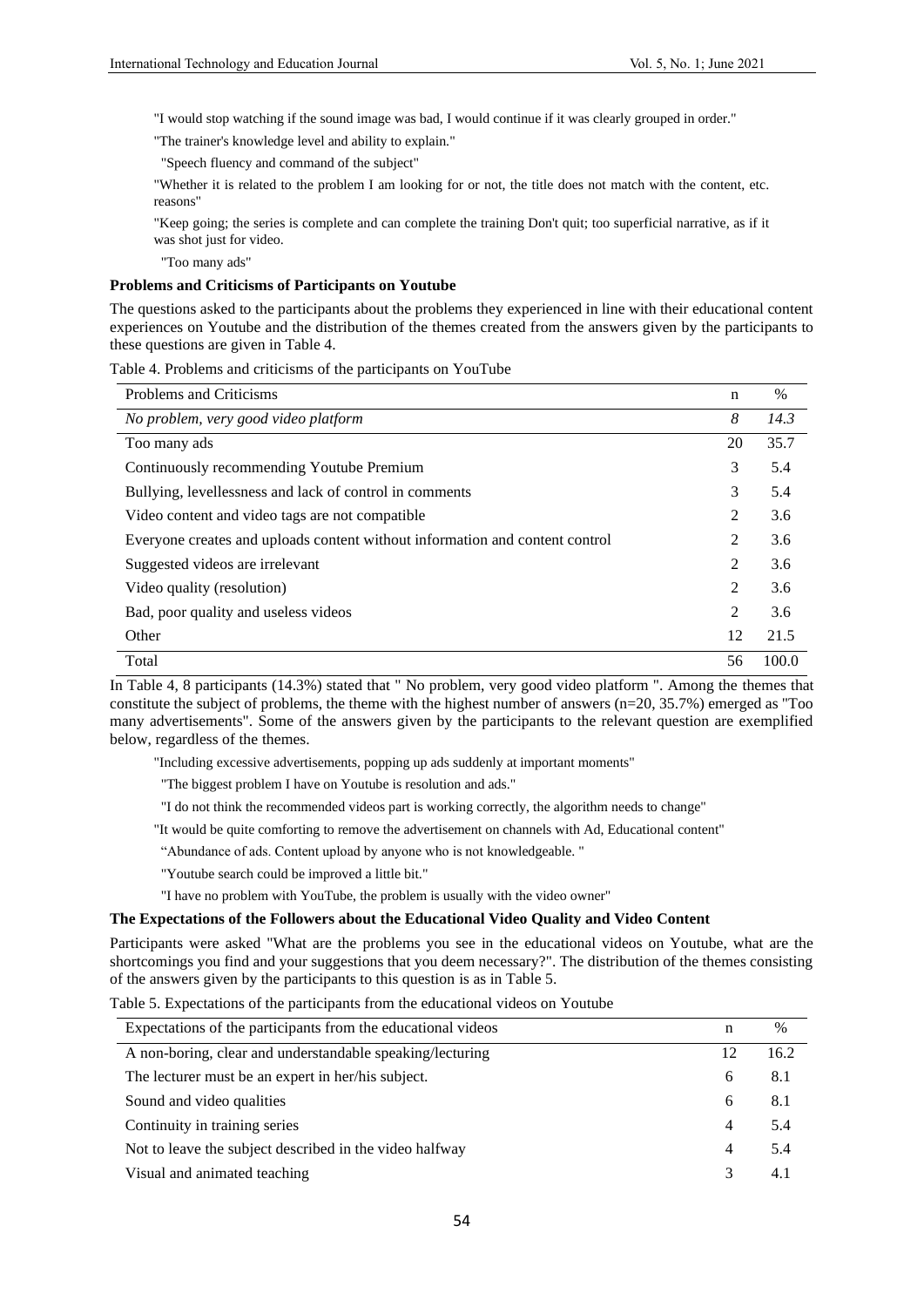| Designing the video stream from the viewpoint of the followers                                                                                                                                                         | 3  | 4.1   |
|------------------------------------------------------------------------------------------------------------------------------------------------------------------------------------------------------------------------|----|-------|
| Preparation and planning                                                                                                                                                                                               | 3  | 4.1   |
| Focus on a specific topic                                                                                                                                                                                              | 3  | 4.1   |
| Trainings suitable for different levels                                                                                                                                                                                | 2  | 2.7   |
| Control and categorization of educational video content by Youtube                                                                                                                                                     | 2  | 2.7   |
| Clear information on the subject of the video content                                                                                                                                                                  | 2  | 2.7   |
| At the beginning of the videos, provide a perspective on what to do with the video                                                                                                                                     | 2  | 2.7   |
| Other (The video title is understandable, the content is in accordance with the design<br>principles, the use of complementary examples, sincerity in the narration, avoiding<br>inappropriate background music, etc.) | 23 | 31.7  |
| Total                                                                                                                                                                                                                  | 74 | 100.0 |

When Table 5 is analyzed, it is revealed that among the themes consisting of the participants' answers ( $n = 12$ , 16.2%), "a non-boring, clear and understandable speaking/lecturing" theme was found. This theme is followed by the themes "The lecturer must be an expert in her/his subject." and "The sound and video qualities must be at a sufficient level" with the values of  $8.1\%$  (n = 6). Participants follow the themes of "Continuity in training series" and "Not to leave the subject described in the video halfway " with 5.4% participation. Finally, the "Other" theme with singular answers includes  $31.7\%$  (n = 23) participation. Some of the answers given by the participants to this question can be exemplified as in Table 5.

"It should be of high visual quality, be succinct and understandable, it should be specific"

"The voice should be clear, the lecturer should not be bored with unnecessary details, the view and the angle of view should be clear, the video topics should be understandable and orderly."

"Most educational content is interrupted. Also, there are educational videos shot in low-quality and wannabe" "To be more explicit"

"It should be more serious in terms of expression. It should be prepared before making a video. Expression and pronunciations should be correct. It should be knowledgeable about the subject."

"Sound problems, not ending series started, inadequate interaction with the followers"

"Sound and image quality, diction, experience and knowledge of the instructor, production of understandable animated content, detailed information about the subject, (most of them go from memorization)"

"Complying with material design principles"

"Only the subject should be adhered to, the information level of the target audience should be given…"

"The instructor has an expert of the content, the visual content is rich, and it is supported with quality and entertaining visuals that will support the training."

### **Ideal Duration for an Educational Video on Youtube**

Participants were asked about the ideal duration of educational videos on Youtube with the "What is the ideal duration of an educational video on YouTube?" question, and the theme and code information obtained from the analysis of the answers given by the participants are given in Table 6.

| Table 6. According to the participants, the ideal duration for an educational video on Youtube |  |  |  |
|------------------------------------------------------------------------------------------------|--|--|--|
|                                                                                                |  |  |  |

| Ideal duration for an educational video on Youtube                  | n  | $\frac{0}{0}$ |
|---------------------------------------------------------------------|----|---------------|
| Between 16-30 minutes                                               | 11 | 22.4          |
| Between 5-15 minutes                                                | 9  | 18.4          |
| Videos are divided by topic-subject, each video takes 10-20 minutes | 7  | 14.3          |
| Between 31-45 minutes                                               | 6  | 12.2.         |
| Duration may vary depending on the subject and content.             | 6  | 12.2.         |
| Between 46-60 minutes                                               | 3  | 6.1           |
| Other                                                               | 7  | 14.3          |
| Total                                                               | 49 | 100.0         |

T When Table 6 is examined, the "between 16-30 minutes" theme, which consists of the answers given by the participants to the relevant question, includes the answers with the most participation ( $n = 11, 22\%$ ). In addition, the number of participants who have the theme of "between 5-15 minutes" about the ideal length of an educational content on Youtube has emerged as 9 (18.4%). In addition, 14.3% of the participants ( $n = 7$ ) stated that the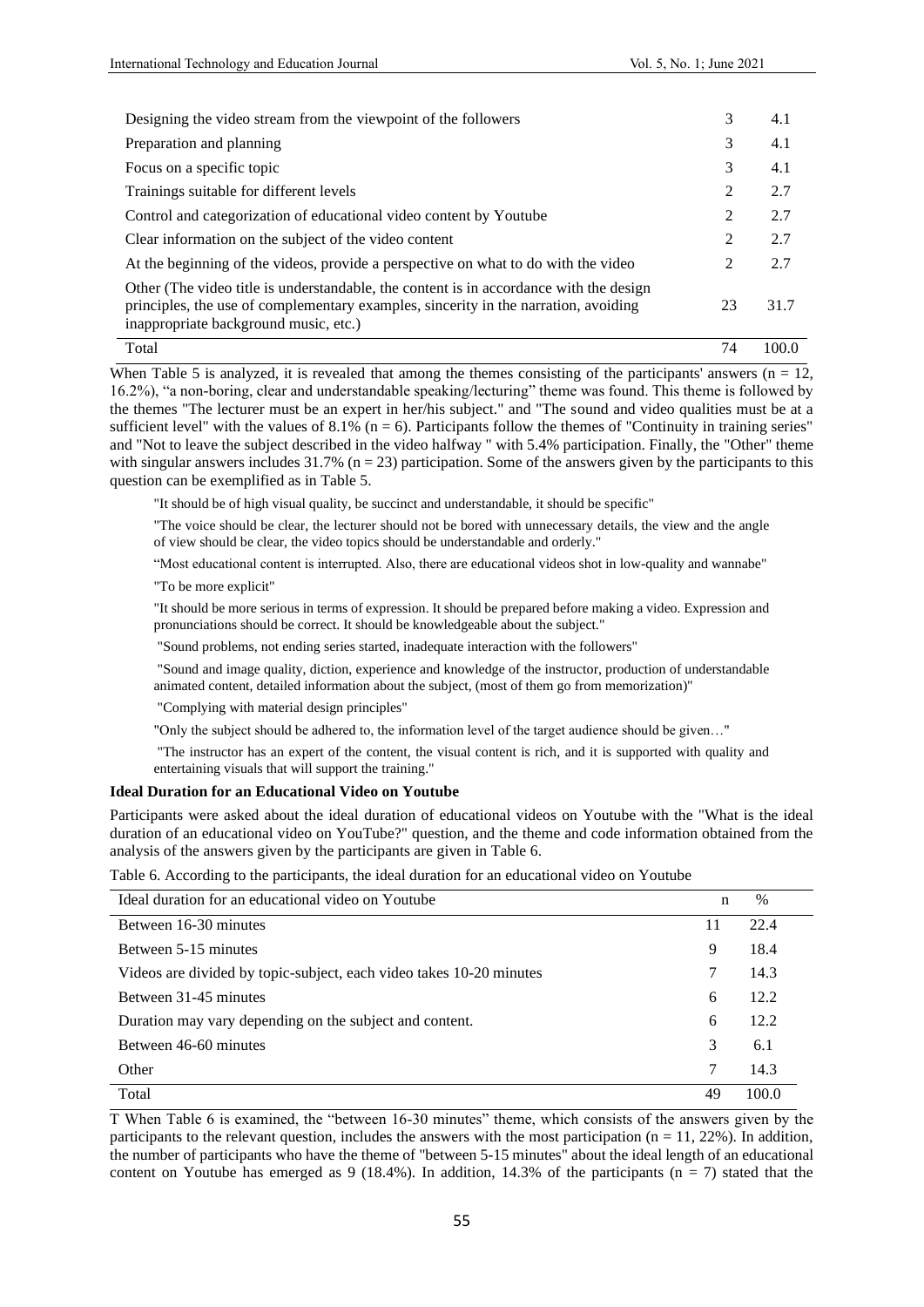educational videos on Youtube should be in the range of 10-20 minutes with the theme "Each video should be between 10-20 minutes, with the videos divided by subject-subject". Only 6%  $(n = 3)$  of the participants gathered under the theme of "between 46-60 minutes". Some of the participant responses that cause the themes to be formed in Table 6 are listed below, regardless of the themes.

"It is not easy to answer that. There may be some long-running series, I do not find it right for these series to break down. But videos on more than one topic can be 5 to 20 minutes long. "

"If this training is a long training, it can be divided into 10-20 minute pieces ..."

"About 10-15 minutes by separating the subject"

"Between 5-10 minutes, if a longer training video is to be created, it can be divided into sections"

"Between 20 and 30 minutes"

"8-12 minutes for each subject on average"

"It depends on the content and subject."

### **CONCLUSION AND DISCUSSION**

It is known that there are many platforms that provide online educational content such as video, text, audio, visual. It is also known that these educational contents can lead to more permanent learning by interacting with more than one sense on the learner (Yılmaz & Akkoyunlu, 2006). It is seen in a study conducted on Youtube usage motivations that the users use the Youtube platform mainly for information purposes, followed by the purpose of having fun (İlhan & Aydoğdu, 2019). In this context, the time spent on educational content on the Youtube platform, where educational content can be produced and consumed for free, has been researched. As a result, 93.7% of the participants gave the answer between 0-3 hours for the time they spent on Youtube for educational content. This result is similar to the results of the research conducted by İlhan and Aydoğdu (2019). In another similar study, Youtube Usage Purposes on Generation Y were examined and in this research, Youtube is the most preferred content types of Youtube, and Youtube is used for information purposes (Arklan & Kartal, 2018). Also, Moghavvemi et al. (2018) confirmed that many students rely on Youtube to solve problems in their academic life and to find potential questions.

There are many other popular tools other than Youtube for accessing educational video content. It has been observed that the most preferred platform for the participants to access educational video content other than Youtube is Udemy with a rate of 61.3%. Udemy platform is followed by "Video Sınıf" platform with 6.5%. After a platform where different types of videos can be shared generally like Youtube, the two platforms that participants prefer are platforms that contain only educational content. Udemy is the most preferred platform for educational video content other than Youtube, under the name of Mass Open Online Courses (MOOC) in the literature; It is within the scope of platforms that can be used by a large number of learners with different qualifications, accessed online, paid or free, and obtain certificates through. Among the other answers (22.6%) of the participants, besides Khan Academy, Udacity, EdX etc. platforms; It is known that it provides a lifelong learning opportunity because it enables individuals to develop personal and professional development (Gökmen et al., 2016; Kesim, 2014; Yamamoto & Altun, 2020).

Reasons for watching or stopping educational videos on YouTube are also examined. It was revealed that the participants continued to watch the videos due to the reasons such as the non-boring, fluent, understandable and planned lecturing, the expertise of the instructor in the field, the instructor's tone of voice, accent and diction, the quality of the content and training, ensuring continuity, and interesting topics. In addition, suggestions regarding the content and instructor qualities as well as the technical quality of the video have emerged. Bae and Baxter (2017) similarly stated that a video with educational content should contain quality, complete and comprehensive information, and advertising and commercial videos may have a misleading effect. Another issue that emerged with the opinions of the participants is to group the educational videos regularly and to make preliminary preparations. This result agrees with Akdemir's (2008) view that although planning and design processes in online education require more time and technological competence than in traditional education, they are necessary processes for the improvement of quality. It is also known that the literacy of the instructors in new technological tools and technologies has an effect on the increase of the quality of online education. There is an opinion that in higher education institutions that use Youtube as a distance education environment, online education course quality standards should be determined in order to increase the quality of online education (Akdemir, 2008). From the results, with the opinion formed on the lack and inaccuracy of the information in the educational videos on Youtube; The conclusion that videos on prostate cancer reaching more than 6 million followers were analyzed and that there are potential misinformation and biased content in these videos or their comments (Loeb et al., 2019). The main reasons for the participants to continue watching videos with educational content on YouTube are the opinions of "Non-boring, fluent, understandable and regular lecturing" and "The instructor's tone of voice and diction is sufficient", the scenario prepared for the use of digital storytelling in mathematics education, It coincides with the result that an effective and remarkable video educational material can be produced with a planned digital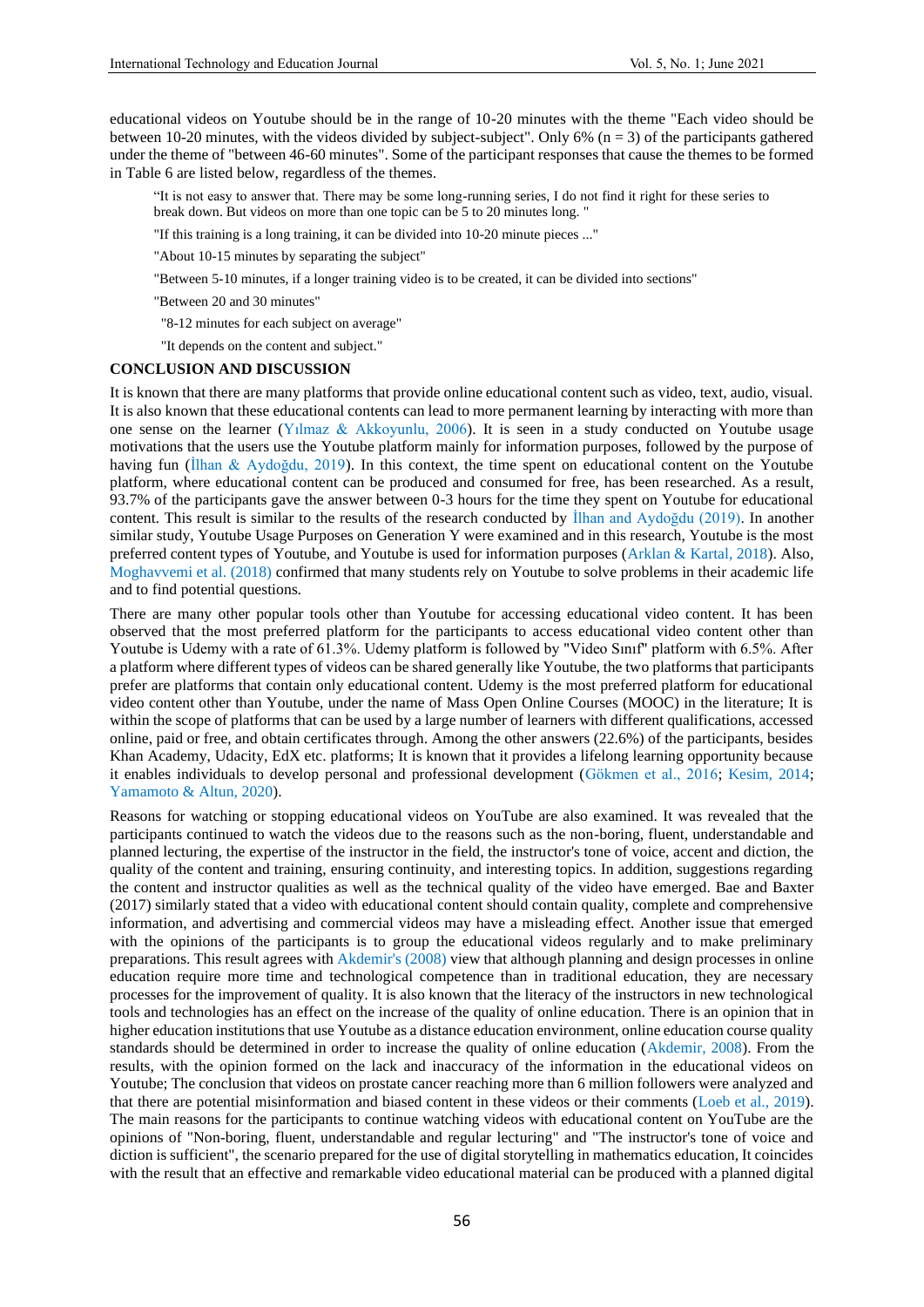story. In addition, the results of the same study in terms of making sense of sound and image, providing auditory and visual balance, which are important in storytelling, agree with participant views (Dreon et al., 2011). The reason for continuing to watch educational videos on YouTube is in line with the results of the study conducted by İlhan and Aydoğdu (2019), as the content quality is preferred more than the image and sound quality.

Problems and criticisms experienced by the participants on the Youtube platform, excessive ad display, continuous Youtube Premium suggestion, lack of supervision in the comments, lack of levelness and bullying, incompatibility of video content and tags, irrelevance of the suggested videos, the ability to produce and publish content without information accuracy and content control, poor image quality It is listed as. In the study conducted by İlhan and Aydoğdu (2019), the main problem in Youtube is the excessive advertising display, as well as the lack of content control as a problem. In addition, it was stated that the image quality in video content is also important. The results of this research overlap with the excessive ad display in the opinions of the participants and Youtube's continuous Premium proposition, the results of the video quality. With the result on the information pollution in Youtube videos and the necessity of content control and inspection, ReFaey et al. (2018), the result of the inspection and filtering of the informative videos on Youtube by subject experts matches. Jones and Cuthrell (2011) also stated that the reliability and quality of educational videos on YouTube should be verified. Among these results, the study showing the same result with the suggestion of "Recommended videos do not work properly" stated by the participants could not be found in the literature. In addition, there are many studies about Youtube's video suggestion system in the literature. As with other content on Youtube, educational video content producers should understand the content suggestion system on Youtube and arrange their content accordingly in order to reach more learners. This is also true for the followers. Followers want to get the content they need. To achieve this, it is important to understand Youtube's content recommendation algorithm. Because it is known that the location of the video in the suggestions section plays an important role in clicking. Deep Learning is the primary viewing source of videos in this recommendation system of Youtube (Zhou et al., 2010). Different criteria that affect the content suggestion system on Youtube are mentioned in many studies in the literature. If some of the criteria for displaying content that emerged from studies on this subject in the literature are listed, it is more effective in terms of the proportionally watch time of the video compared to clicks (Covington et al., 2016), video tags play an important role in searches, suggestions and categorization of the video (Toderici et al. , 2010), the genres that the user likes and watches a lot are presented to the user in special suggestions (Davidson et al., 2010). Most of these studies in the literature on the Youtube suggestion system are carried out by Google, which is a top firm of Youtube.

Suggestions for educational videos on YouTube are not boring, fluent and understandable, instructor's mastery of the subject, sound and video quality, continuity in videos, use of visual and animation, pre-preparation and planning before videos, consideration of different learning levels, youtube's educational videos It has been suggested that it should control and categorize, the paid membership system for educational content, the content of educational videos should be prepared in accordance with material design principles. These suggestions that emerged with the opinions of the participants and the results of the research in the literature are similar. When youtube is considered as a multimedia teaching tool, the harmonious design of the visuals and texts in the educational videos inside provides a more effective learning (Johnson & Mayer, 2012; Sung & Mayer, 2012). Considering this result, it can be said that it is important for the participants to consider the design principles in their suggestions. On the other hand, it is known that as the interesting details in an educational presentation increase, the cognitive load in learning increases and learning decreases. This result is in agreement with the opinion that the educational videos on Youtube should be self and concentrated information and that there are videos focused on specific issues (Mayer et al., 2008). It is known that Question Embedded Interactive Video Environment (QVE) encourages learning in learners and However, Volery and Lord (2000) stated that the interface design and interaction level of the tool used as success factors in online education and the attitude of the instructor, technical competence and interaction are important. These studies show similarities with the participants' suggestions for educational videos on Youtube (design, interaction, adherence to design principles in content). This result can be explained by the emphasis stated by Paulsen (2004) that three critical points are important in both online and classroom education: design and organization, comprehensible discourse, and direct instruction.

Regarding the duration of the educational videos on Youtube, the participants stated that the educational videos (40.8%) should be between 5-30 minutes. In addition to the opinion that the videos should be broadcast as 10-20 minutes and more than one video divided into topics, it was observed that they were included in different expressions. Some studies in the literature agree with this result. In a study examining the effects of edits in MOOC videos on student participation; It was stated that the length of the videos less than 6 minutes increases the interaction up to 100%, but the maximum length of 6-9 minutes for the video is also an ideal time. In the same study, it was stated that fast-talking and energetic trainers cause high interaction in educational videos, the appearance of the narrator's face in the video breaks the monotony, and the followers find the video more intimate and special. In this study, it was observed that although the students paused in certain parts of the tutorial videos, they generally did not pause in the lecture videos. This situation and the suggestions that emerged in the research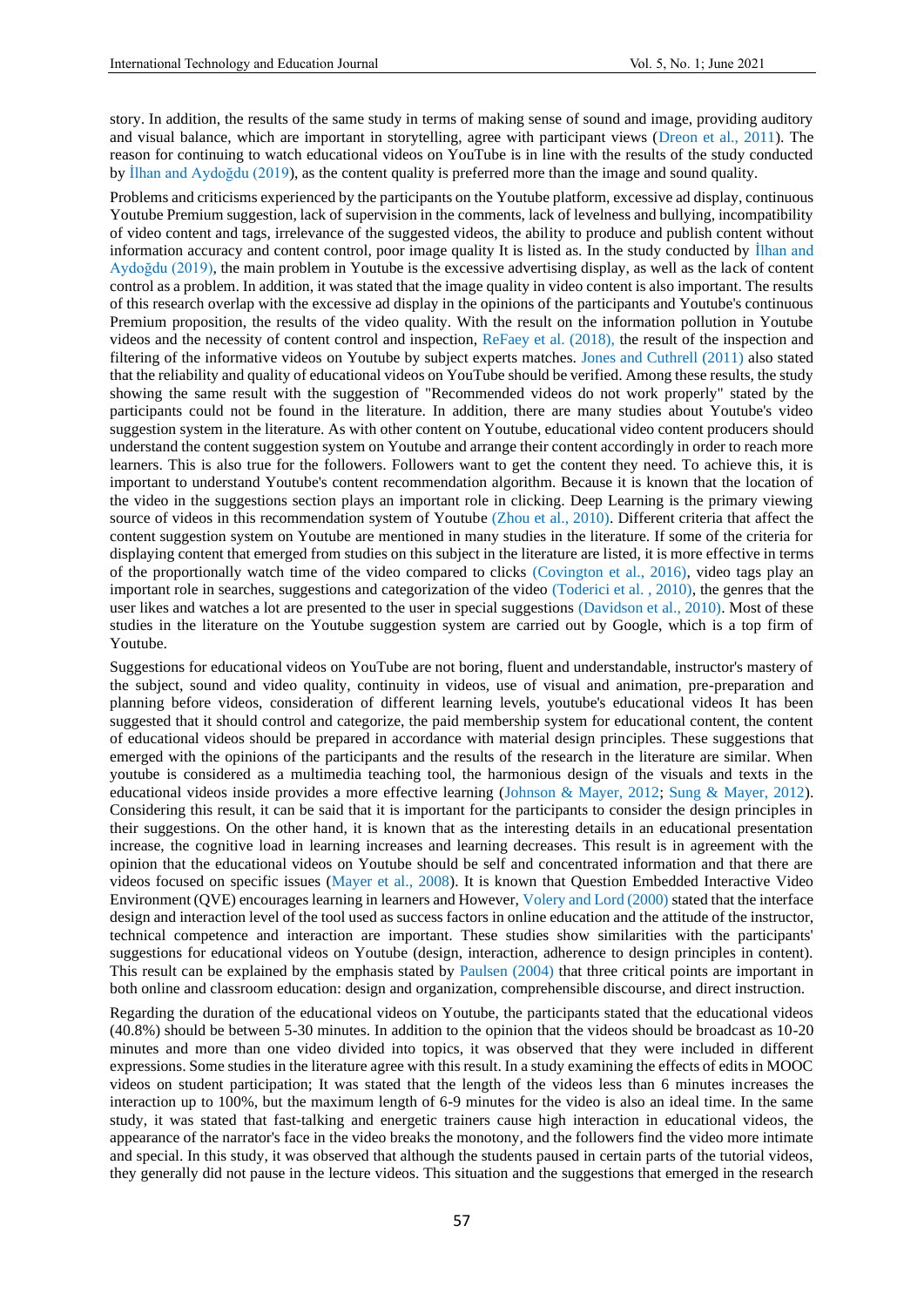agree and reveal that large educational videos can be transformed into step-by-step videos in parts (Brame, 2015; Guo et al., 2014). The situation that the use of fluent and daily language in educational videos has a positive effect on students' learning and participation is in line with the item "It should be a non-boring, plain and understandable expression" which has the highest agreement in the suggestions. It is known that the use of visuals and animations in educational content and the use of good examples have a positive effect on learning and participation. The use of visuals and animations in the literature and the results, and the opinions of the participants who propose design principles agree (Brame, 2015).

The research was carried out with the participants of a single channel. A more comprehensive study can be suggested by reaching more educational content producers and followers. In addition, as a result of the research and with the support of the literature, it was seen that the duration and planning of the educational videos were important. It may be suggested to conduct experimental studies comparing the times. In line with the suggestions of the participants, suggestions can be made to provide educational video content producers with important competencies such as providing support or training on technical issues, preparation of materials, presentation and diction training, in addition to training formation.

# **REFERENCES**

- Akdemir, O. (2008). Teaching in online courses: Experiences of instructional technology faculty members. *Turkish Online Journal of Distance Education*, *9*(2), 97–108[. https://doi.org/10.17718/tojde.74511](https://doi.org/10.17718/tojde.74511)
- Akınç, S. (2019). *Kullanımlar ve doyumlar kuramı perspektifinden üniversite öğrencilerinin youtube kanallarını izleme motivasyonları*. Unpublished master's thesis. Gazi Üniversitesi Sosyal Bilimler Enstitüsü. Ankara.
- Alp, Y., & Kaleci, D. (2018). YouTube sitesindeki videoların eğitim materyali olarak kullanımına ilişkin öğrenci görüşleri. *International Journal of Active Learning*, *3*(1), 57–68. <https://dergipark.org.tr/ijal/issue/35833/373837>
- Arklan, Ü., & Kartal, N. Z. (2018). Y kuşağının içerik tüketicisi olarak youtube kullanımı: kullanım amaçları, kullanım düzeyleri ve takip edilen içerikler üzerine bir araştırma. *Gümüşhane Üniversitesi İletişim Fakültesi Elektronik Dergisi*, *6*(2), 929–965.
- Atik, A., & Ata, A. (2018). Alternatif dijital eğitim platformu olarak kitlesel çevrimiçi açık ders (mooc) uygulamaları. *e-Journal of New World Sciences Academy*, *13*(4), 144–154. <https://doi.org/10.12739/nwsa.2018.13.4.3c0178>
- Bae, S. S., & Baxter, S. (2017). YouTube videos in the English language as a patient education resource for cataract surgery. *International Ophthalmology*[. https://doi.org/10.1007/s10792-017-0681-5](https://doi.org/10.1007/s10792-017-0681-5)
- Brame, C. J. (2015). Effective educational videos. *Vanderbuilt University Center for Teaching*, 1–8. <http://cft.vanderbilt.edu/guides-sub-pages/effective-educational-videos/>
- Büyüköztürk, Ş., Kılıç Çakmak, E., Erkan Akgün, Ö., Karadeniz, Ş., & Demirel, F. (2018). Bilimsel araştırma yöntemleri. Içinde *Pegem Akademi* (24. baskı). Pegem Akademi.<https://doi.org/10.14527/9789944919289>
- Casas, P., Schatz, R., & Hossfeld, T. (2013). Monitoring youtube qoe: is your mobile network delivering the right experience to your customers? *IEEE Wireless Communications and Networking Conference, WCNC*, 1609– 1614.<https://doi.org/10.1109/WCNC.2013.6554804>
- Chintalapati, N., & Daruri, V. S. K. (2017). Examining the use of YouTube as a Learning Resource in higher education: Scale development and validation of TAM model. *Telematics and Informatics*, *34*(6), 853–860. <https://doi.org/10.1016/j.tele.2016.08.008>
- Covington, P., Adams, J., & Sargin, E. (2016). Deep Neural Networks for HDR imaging. *RecSys '16*, 191–198. <http://dx.doi.org/10.1145/2959100.2959190>
- Creswell, J. W. (2002). *Educational research: Planning, conducting, and evaluating quantitative* (pp. 146-166). Upper Saddle River, NJ: Prentice Hall.
- Çiçek, M. (2018). Youtuber videoları: Kim, nerede, ne zaman, nasıl, neden izler. *Avrasya Sosyal ve Ekonomi Araştırmaları Dergisi*, *5*(7), 163–170.<https://dergipark.org.tr/asead/issue/41013/495623>
- Davidson, J., Liebald, B., Liu, J., Nandy, P., & Van Vleet, T. (2010). The YouTube video recommendation system. *RecSys'10 - Proceedings of the 4th ACM Conference on Recommender Systems*, 293–296. <https://doi.org/10.1145/1864708.1864770>
- Dreon, O., Kerper, R. M., & Landis, J. (2011). Digital storytelling: A tool for teaching and learning in the YouTube generation. *Middle School Journal*, *42*(5), 4–10[. https://doi.org/10.1080/00940771.2011.11461777](https://doi.org/10.1080/00940771.2011.11461777)
- Duncan, I., Yarwood-Ross, L., & Haigh, C. (2013). YouTube as a source of clinical skills education. *Nurse Education Today*, *33*(12), 1576–1580.<https://doi.org/10.1016/j.nedt.2012.12.013>
- Gerring, J. (2006). *Case study research: Principles and practices*. Cambridge university press.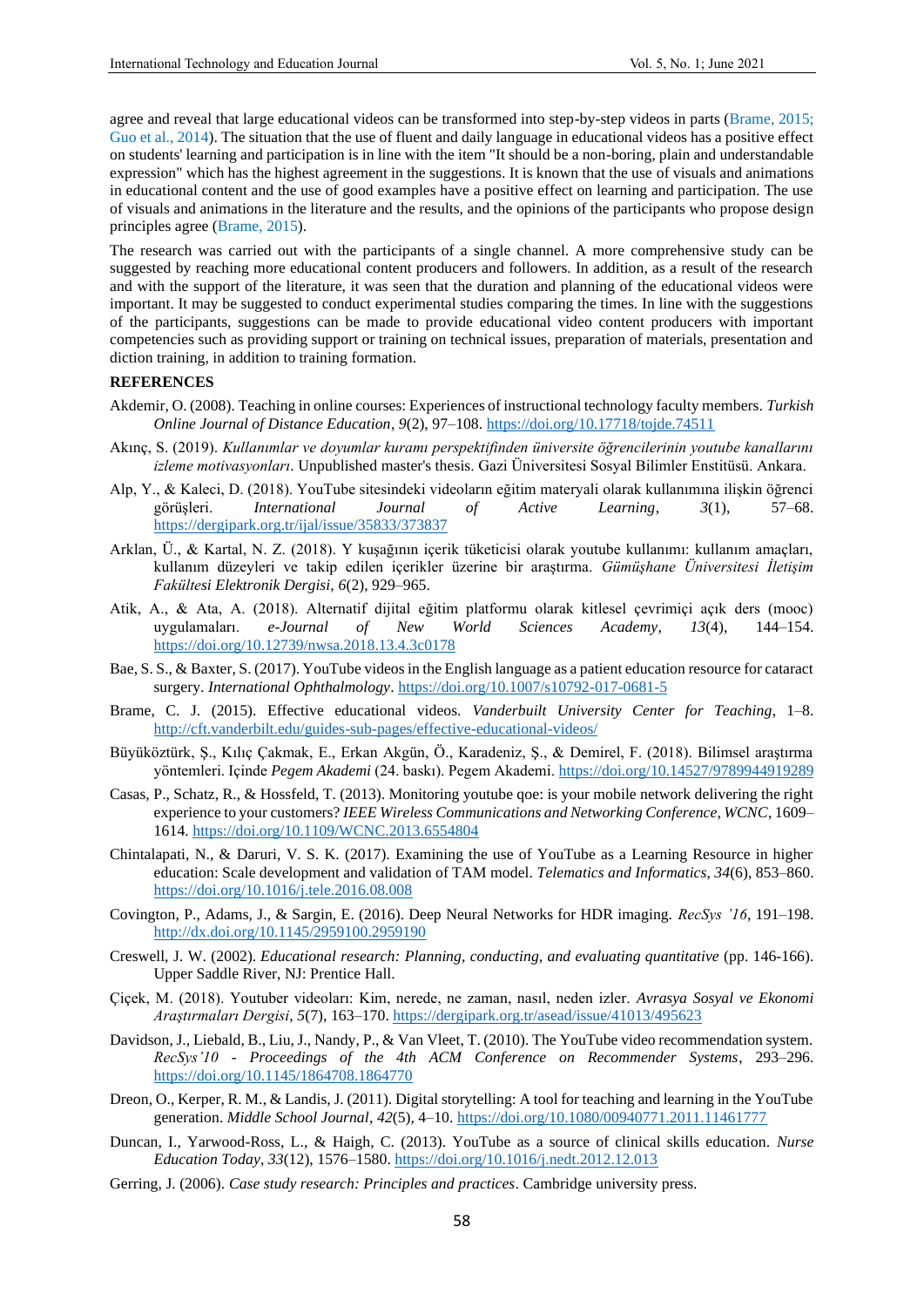- Gill, P., Arlitt, M., Li, Z., & Mahanti, A. (2007). YouTube traffic characterization: A view from the edge. *Proceedings of the ACM SIGCOMM Internet Measurement Conference, IMC*, 15–28. <https://doi.org/10.1145/1298306.1298310>
- Gök, B., Kırık, A. M., & Akşit, M. (2019). Y ve Z Kuşağı'nın youtube kullanım alışkanlıkları. *Academic Social Studies*, *10*, 77–89. [https://doi.org/https://doi.org/10.31455/asya.632613](https://doi.org/https:/doi.org/10.31455/asya.632613)
- Gökmen, Ö. F., Duman, İ., & Horzum, M. B. (2016). Uzaktan eğitimde kuramlar, değişimler ve yeni yönelimler. *Açıköğretim Uygulamaları ve Araştırmaları Dergisi AUAd*, *2*(3), 29–51.
- Guo, P. J., Kim, J., & Rubin, R. (2014). How video production affects student engagement: an empirical study of MOOC videos. *SIGCHI Conference Proceedings*.
- Holland, M. (2016). How youtube developed into a successful platform for user-generated content. *Elon Journal of Undergraduate Research in Communications*, *7*(1), 53–64.
- Hoßfeld, T., Schatz, R., Biersack, E., & Plissonneau, L. (2013). Internet video delivery in youtube: from traffic measurements to quality of experience. *Lecture Notes in Computer Science (including subseries Lecture Notes in Artificial Intelligence and Lecture Notes in Bioinformatics)*, *7754*(Section 2), 264–301. <https://doi.org/10.1007/978-3-642-36784-7-11>
- Hoy, W. K., & Adams, C. M. (2015). *Quantitative research in education: A primer*. Sage Publications.
- İç, C. (2017). *Video İçerik Üretimi Sağlayan Sosyal Ağ Sitelerinde Video Üretimi: Youtube Türkiye'de Video Üretimi İçerik Analizi*. Kocaeli Üniversitesi.
- İlhan, E., & Aydoğdu, A. G. (2019). Youtube kullanicilarinin kullanim motivasyonlarinin incelenmesi. *Gümüşhane Üniversitesi İletişim Fakültesi Elektronik Dergisi*, *7*(2), 1130–1153.
- Johnson, C. I., & Mayer, R. E. (2012). An eye movement analysis of the spatial contiguity effect in multimedia learning. *Journal of Experimental Psychology: Applied*, *18*(2), 178–191. https://doi.org/10.1037/a0026923
- Jones, T., & Cuthrell, K. (2011). YouTube: Educational potentials and pitfalls. *Computers in the Schools*, *28*(1), 75–85.<https://doi.org/10.1080/07380569.2011.553149>
- Kesim, E. (2014). Kitlesel açık çevrimiçi derslerin kullanımına ilişkin uzaktan eğitim uzmanlarının görüşleri Perceptions of distance education experts regarding the use of MOOCs. *Turkish Online Journal of Qualitative Inquiry*, *5*(4), 62–86.
- Kurt, A. A., Günüç, S., & Ersoy, M. (2013). Dijitalleşmede son durum: dijital yerli, dijital göçmen ve dijital göçebe. *Ankara Üniversitesi Eğitim Bilimleri Fakültesi Dergisi*, *46*(1), 1–22.
- Kuyucu, M. (2019). Y kuşağı ve youtube: Y kuşağının youtube platformunu kullanım amaçları. *Uluslararası Sosyal Araştırmalar Dergisi*, *12*(63), 1107–1121.
- Loeb, S., Sengupta, S., Butaney, M., Macaluso, J. N., Czarniecki, S. W., Robbins, R., Braithwaite, R. S., Gao, L., Byrne, N., Walter, D., & Langford, A. (2019). Dissemination of misinformative and biased information about prostate cancer on YouTube. *European Urology*, *75*(4), 564–567. <https://doi.org/10.1016/j.eururo.2018.10.056>
- Manca, S., & Ranieri, M. (2016). Facebook and the others. Potentials and obstacles of Social Media for teaching in higher education. *Computers and Education*, *95*, 216–230. <https://doi.org/10.1016/j.compedu.2016.01.012>
- Mayer, R. E., Griffith, E., Jurkowitz, I. T. N., & Rothman, D. (2008). Increased interestingness of extraneous details in a multimedia science presentation leads to decreased learning. *Journal of Experimental Psychology: Applied*, *14*(4), 329–339.<https://doi.org/10.1037/a0013835>
- Miles, M. B., & Huberman, A. M. (1994). *Qualitative data analysis: An expanded sourcebook*. SAGE.
- Moghavvemi, S., Sulaiman, A., Jaafar, N. I., & Kasem, N. (2018). Social media as a complementary learning tool for teaching and learning: The case of youtube. *International Journal of Management Education*, *16*(1), 37–42.<https://doi.org/10.1016/j.ijme.2017.12.001>
- Orús, C., Barlés, M. J., Belanche, D., Casaló, L., Fraj, E., & Gurrea, R. (2016). The effects of learner-generated videos for YouTube on learning outcomes and satisfaction. *Computers and Education*. [https://doi.org/https://doi.org/10.1016/j.compedu.2016.01.007](https://doi.org/https:/doi.org/10.1016/j.compedu.2016.01.007)
- Patton, M. Q. (2002). Two decades of developments in qualitative inquiry: A personal, experiential perspective. *Qualitative social work*, *1*(3), 261-283. [https://doi.org/10.1177/1473325002001003636](https://doi.org/10.19173/irrodl.v5i3.200)
- Paulsen, M. (2004). Theory and Practice of Online Learning. içinde A. Terry & F. Elloumi (Ed.), *The International Review of Research in Open and Distributed Learning* (C. 5, Sayı 3). Athabasca University. <https://doi.org/10.19173/irrodl.v5i3.200>